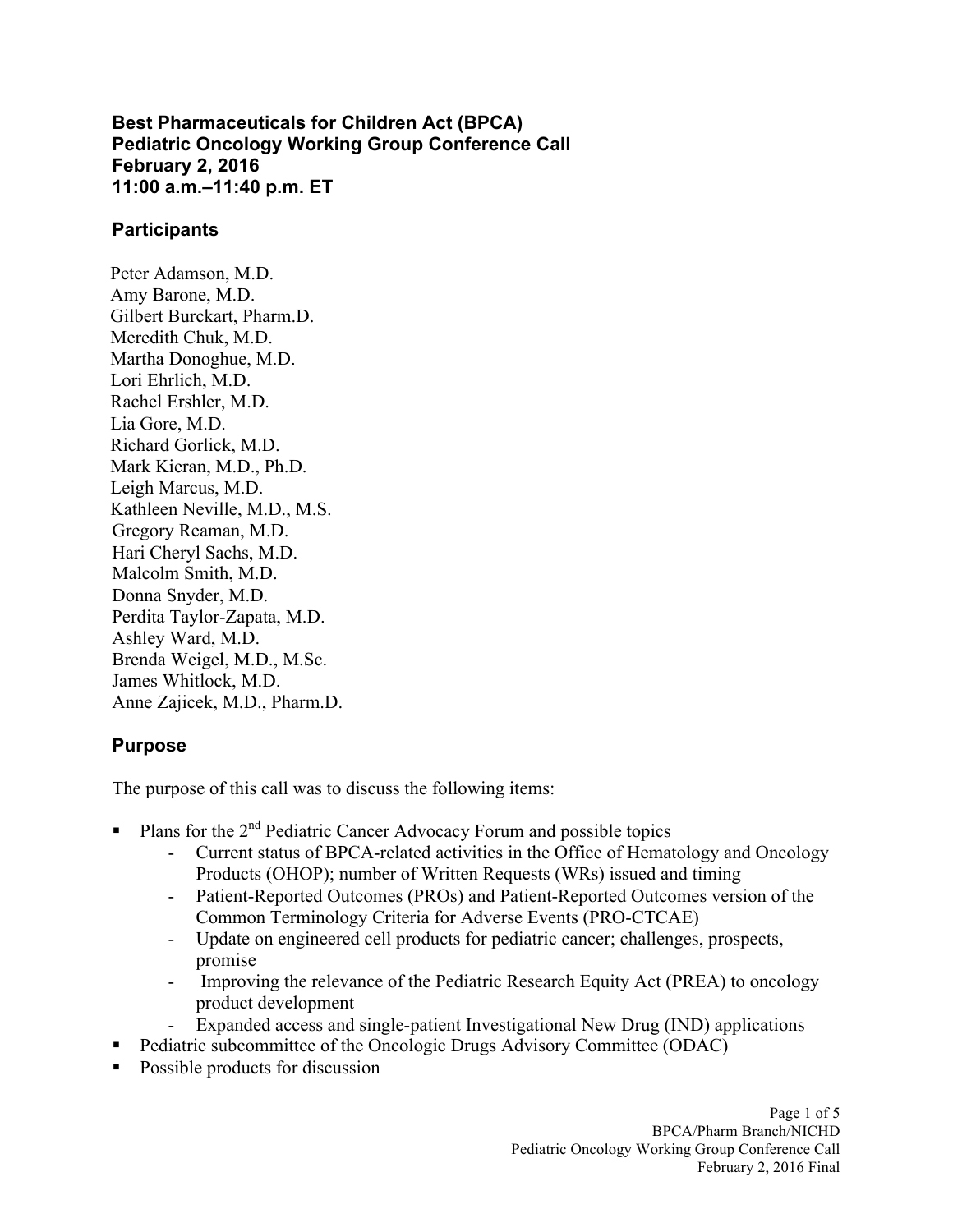- CUDC-907
- CBL0137 (Cleveland BioLabs)
- LOXO-101
- Venetoclax
- Liposomal irinotecan
- MDX-1105/MEDI14736/MPDL 3280A (PDL-1 inhibitors)
- § Other products of interest: suggestions from the Working Group

# **Opening Remarks**

 Dr. Reaman began the meeting by welcoming several pediatric hematologists-oncologists who pediatric hematologists-oncologists are currently members of the Review Divisions of the Office had recently joined the U.S. Food and Drug Administration (FDA) as Medical Officers. He asked those staff members who were able to join the call to introduce themselves, noting that 11 of Hematology and Oncology Products.

# **Plans for 2nd Pediatric Cancer Advocacy Forum**

Dr. Reaman noted that the  $2<sup>nd</sup>$  Pediatric Cancer Advocacy Forum is scheduled for April 22, 2016, at the White Oak Campus. He reiterated that this session will be a follow up to the predecessor meeting, structured as "FDA 101"—with likely focus on topics such as:

- § Pediatric legislative initiatives
- § Status of current BPCA-related activities in OHOP
- Number of WRs issued and the timing of their issuance (attempts to issue WRs earlier in the development timeline rather than waiting for approval of adult indications)
- Pediatric clinical outcome assessments, in particular, the state of the science with PRO-**CTCAE**
- How pediatrics can join the rest of the FDA in the Agency's commitment to patient-centered drug development by using PROs (if only as supportive data)
- Update on engineered cell products.

 genetically engineered cell therapy for pediatric cancers—in particular, specific challenges and the significant activity in the Center for Biologics Evaluation and Research (CBER) with respect include the Agency's approach to expanded access and experience with single-patient IND relevance of PREA (which is indication-based) to oncology product development and addressing Dr. Reaman mentioned that another likely topic to be included in the Forum will address prospects. Although this issue was not discussed in the previous meeting, Dr. Reaman noted that to cell products likely will warrant discussion. He pointed out that other meeting topics may applications. Finally, the program also will include discussion of opportunities for improving the the concerns voiced by pediatric cancer advocates that PREA legislation currently has little relevance for cancer drug development for children.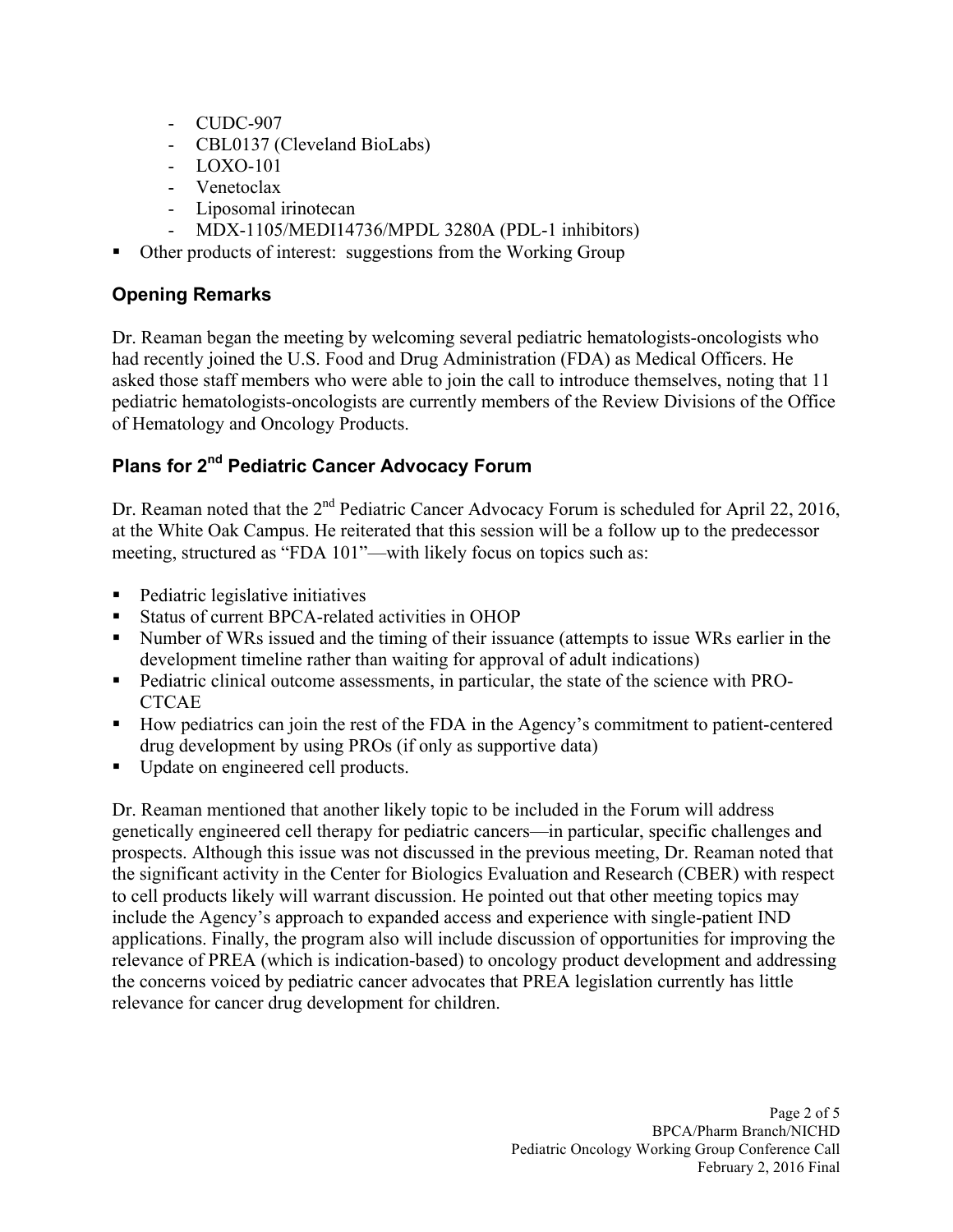### **Products for Discussion/Presentation at the Upcoming Pediatric Subcommittee of the ODAC Meeting**

 Dr. Reaman asked Working Group members for their input regarding considering the following example, Curis, Inc., the developer of CUDC-907, and Epizyme, the Tazemetostat (EZH2- inhibitor) sponsor, already have contacted his office. products for discussion at the meeting, planned for late July 2016. He explained that these products have been identified within his office as relevant. He also noted that the sponsors of several of these products have expressed an interest in presenting at the upcoming meeting. For

- $\blacksquare$  CUDC-907
- § CBL0137
- $\blacksquare$  LOXO-101
- Venetoclax
- Liposomal irinotecan
- § MDX-1105/MEDI14736/MPDL 3280A
- EZH2-inhibitor

Dr. Reaman briefly reviewed the above products, summarizing their potential relevance for presentation at the Pediatric Subcommittee of ODAC meeting. He reiterated that the intent is to keep discussion as broad as possible, rather than to focus on development of these products for specific diseases.

## **CUDC-907**

 This combined PI3 kinase HDAC inhibitor is very early in development for adults. However, its sponsor, Curis, Inc., has indicated an interest in developing this product in pediatrics, as well.

## **CBL0137**

 to opt out. Dr. Reaman noted that this product presents a very interesting mechanism of action. Dr. Reaman also noted that this product has demonstrated significant activity in adult tumor systems and some in vitro evidence of activity in some pediatric cancers. Its developer, Cleveland BioLabs, had hoped to present at a previous subcommittee meeting, but had scheduling conflicts and had

## **LOXO-101**

 Dr. Reaman next briefly discussed this NTRK inhibitor, which has shown promise in multiple rare tumors, many of which occur in children. This company is interested in presenting as well. Dr. Kieran noted that they already have (or are planning to) run a number of pediatric studies.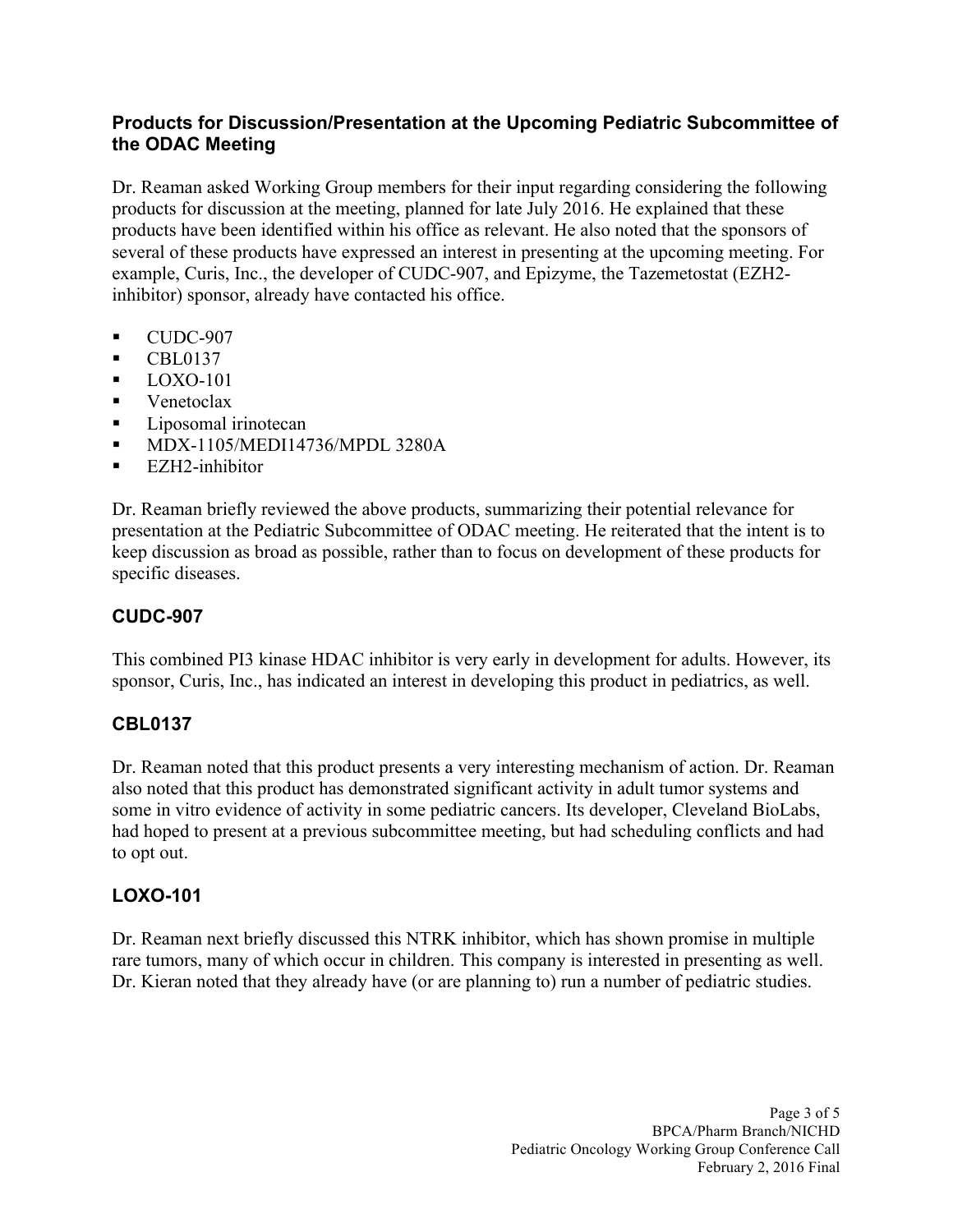### **Venetoclax**

 conference call. The sponsor, Genentech/AbbVie, was unable to present at the previous meeting, but remains interested in developing this product for use in acute myeloid leukemia (AML) and acute lymphoblastic leukemia (ALL). Dr. Reaman explained that this product, a BCL-2 inhibitor, was discussed during the April 2015

### **Liposomal irinotecan**

The manufacturer of this product, Merrimack, also had to opt out from presenting at the previous meeting. Its application, which was pending at that time, has subsequently been approved, and the company has expressed an interest in presenting at the upcoming meeting.

#### **MDX-1105/MEDI 14736/MPDL 3280A**

 there has been relatively little discussion regarding these three PD-L1 inhibitors. He asked the have all three developers present their products together. It was mentioned that a pediatric Phase I trial is already in process with MPDL 3280A. Dr. Reaman pointed out that while there has been some discussion regarding PD-1 inhibitors, Working Group for feedback regarding whether any one of these three listed products should have higher priority in being invited to present. He also suggested that it might be possible to

 Dr. Gore noted that while the developers of these three products are all major pharmaceutical manufacturers, it may be that not all three products will move forward, and it probably would be best for the Working Group to refrain from selecting presenters too early. However, Dr. Kieran agreed that it would be interesting to have the developers of these three PD-L1 inhibitors present at the same meeting. It was also suggested that having all three developers present at the same meeting could possibly facilitate future combination studies.

 present as many products as possible, especially if there are pediatric studies in progress. While acknowledging that this would be only the second time that the "multiple presenter" approach would be used, Dr. Reaman indicated that he would proceed with moving the Group's recommendation forward and would keep the Group apprised regarding reaction from the sponsors and their willingness to present within this format. He also emphasized that this is a 2 day meeting. Therefore, the number of products being presented is limited, but that the goal is to

Dr. Smith pointed out that if the neo-antigen hypothesis is correct for certain cancers, there may not be much activity to report. Therefore, he asked for the Working Group's input on how far to go in planning trials for these agents. Dr. Reaman agreed that this issue warrants consideration. Dr. Smith noted that there are some Phase I and Phase II studies in children currently underway.

#### **Other Products of Interest**

 Dr. Reaman asked Working Group members to suggest other products that they would recommend for presentation.